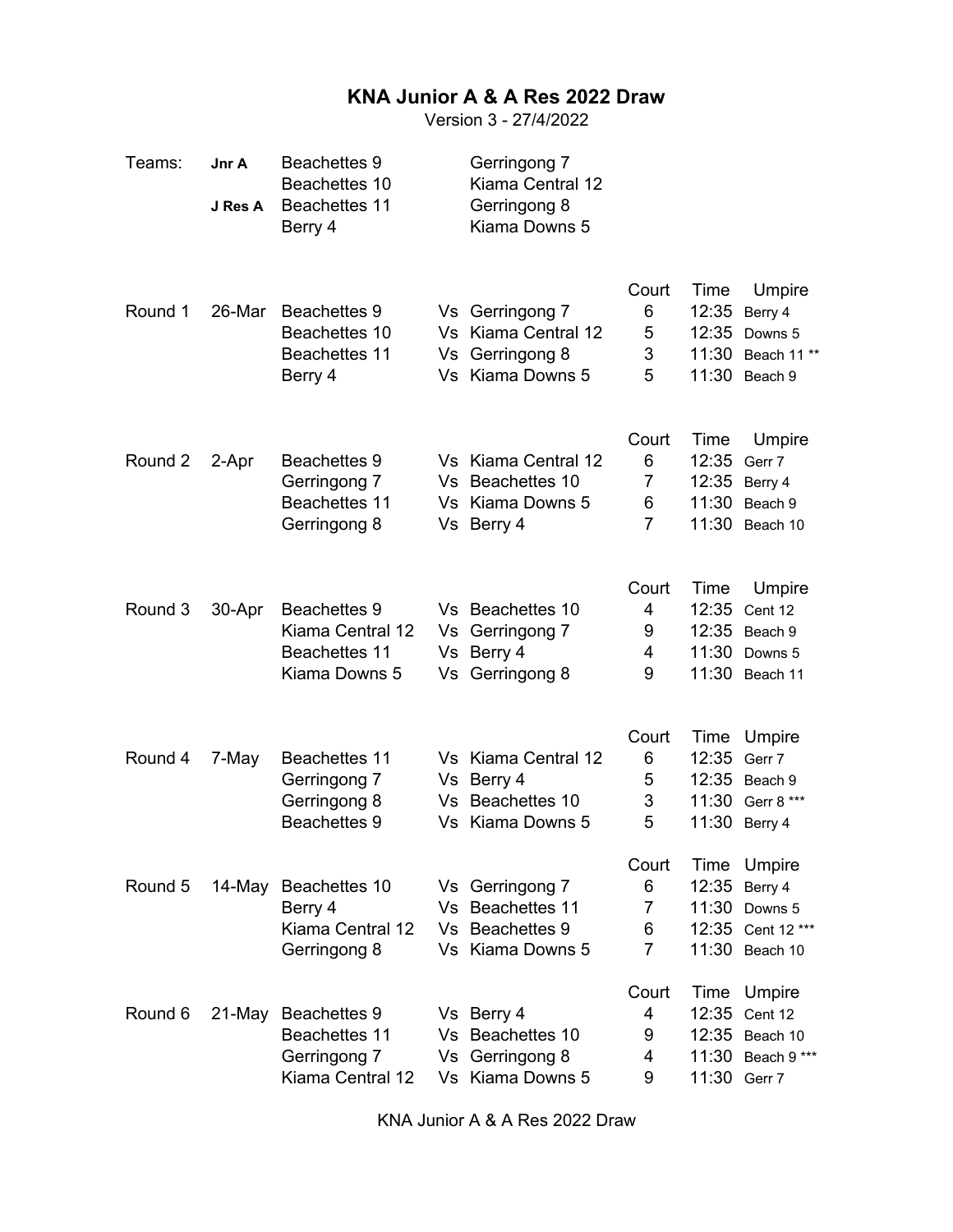Version 3 - 27/4/2022

|                 |        |                      |     |                      | Court          | Time  | Umpire           |
|-----------------|--------|----------------------|-----|----------------------|----------------|-------|------------------|
| Round 7         | 28-May | Beachettes 10        |     | Vs Beachettes 9      | 6              | 12:35 | Gerr 7           |
|                 |        | Berry 4              | Vs  | Kiama Downs 5        | 5              | 11:30 | Gerr 8           |
|                 |        | Gerringong 8         | Vs  | <b>Beachettes 11</b> | 3              | 11:30 | Berry 4          |
|                 |        | Gerringong 7         |     | Vs Kiama Central 12  | 5              | 12:35 | Beach 10         |
|                 |        |                      |     |                      |                |       |                  |
|                 |        |                      |     |                      | Court          | Time  | Umpire           |
| Round 8         | 4-Jun  | <b>Beachettes 9</b>  |     | Vs Gerringong 8      | 6              | 12:35 | Berry 4          |
|                 |        | <b>Beachettes 11</b> |     | Vs Gerringong 7      | 7              | 12:35 | Beach 11**       |
|                 |        | Kiama Downs 5        | Vs  | Beachettes 10        | 6              | 11:30 | Gerr 8           |
|                 |        | Berry 4              |     | Vs Kiama Central 12  | $\overline{7}$ | 11:30 | Beach 9          |
|                 |        |                      |     |                      |                |       |                  |
|                 |        |                      |     |                      | Court          | Time  | Umpire           |
| Round 9         | 18-Jun | Beachettes 10        |     | Vs Kiama Central 12  | 4              | 12:35 | Beach 10**       |
|                 |        | Gerringong 7         | Vs. | <b>Beachettes 9</b>  | 9              | 12:35 | Downs 5          |
|                 |        | Gerringong 8         |     | Vs Berry 4           | 4              | 11:30 | Beach 11         |
|                 |        | Beachettes 11        |     | Vs Kiama Downs 5     | 9              | 11:30 | Gerr 7           |
|                 |        |                      |     |                      |                |       |                  |
|                 |        |                      |     |                      | Court          | Time  | Umpire           |
| Round 10 25-Jun |        | <b>Beachettes 9</b>  |     | Vs Beachettes 11     | 6              | 12:35 | Downs 5          |
|                 |        | Berry 4              |     | Vs Beachettes 10     | 5              | 12:35 | Gerr 8           |
|                 |        | Kiama Downs 5        |     | Vs Gerringong 7      | 3              | 11:30 | Beach 9          |
|                 |        | Kiama Central 12     |     | Vs Gerringong 8      | 5              |       | 11:30 Berry 4    |
|                 |        |                      |     |                      |                |       |                  |
|                 |        |                      |     |                      | Court          | Time  | Umpire           |
| Round 11 44758  |        | <b>Beachettes 9</b>  |     | Vs Kiama Central 12  | 6              | 12:35 | Gerr 7           |
| From postponed  |        | Gerringong 7         |     | Vs Beachettes 10     | 7              | 12:35 | Berry 4          |
| Round 2         |        | Beachettes 11        | Vs  | Kiama Downs 5        | 6              | 11:30 | Beach 9 ***      |
|                 |        | Gerringong 8         |     | Vs Berry 4           | $\overline{7}$ | 11:30 | Beach 10         |
|                 |        |                      |     |                      |                |       |                  |
|                 |        |                      |     |                      | Court          | Time  | Umpire           |
| Round 12 23-Jul |        | <b>Beachettes 9</b>  |     | Vs Gerringong 7      | 4              | 12:35 | Berry 4          |
|                 |        | Beachettes 10        |     | Vs Kiama Central 12  | 9              | 12:35 | Downs 5          |
|                 |        | Beachettes 11        |     | Vs Gerringong 8      | 4              |       | 11:30 Beach 11** |
|                 |        | Berry 4              |     | Vs Kiama Downs 5     | 9              |       | 11:30 Beach 9    |
|                 |        |                      |     |                      |                |       |                  |
|                 |        |                      |     |                      | Court          | Time  | Umpire           |
| Round 13 30-Jul |        | <b>Beachettes 9</b>  |     | Vs Kiama Central 12  | 6              | 12:35 | Berry 4          |
|                 |        | Gerringong 7         |     | Vs Beachettes 10     | 5              | 12:35 | Gerr 7 ***       |
|                 |        | Beachettes 11        |     | Vs Kiama Downs 5     | 3              | 11:30 | Gerr 8           |
|                 |        | Gerringong 8         |     | Vs Berry 4           | 5              |       | 11:30 Beach 9    |
|                 |        |                      |     |                      |                |       |                  |
|                 |        |                      |     |                      | Court          | Time  | Umpire           |
| Round 14 6-Aug  |        | <b>Beachettes 9</b>  |     | Vs Beachettes 10     | 6              | 12:35 | Cent 12          |
|                 |        | Kiama Central 12     |     | Vs Gerringong 7      | 7              | 12:35 | Beach 9          |
|                 |        | <b>Beachettes 11</b> |     | Vs Berry 4           | 6              | 11:30 | Downs 5          |
|                 |        | Kiama Downs 5        |     | Vs Gerringong 8      | $\overline{7}$ |       | 11:30 Beach 11   |
|                 |        |                      |     |                      |                |       |                  |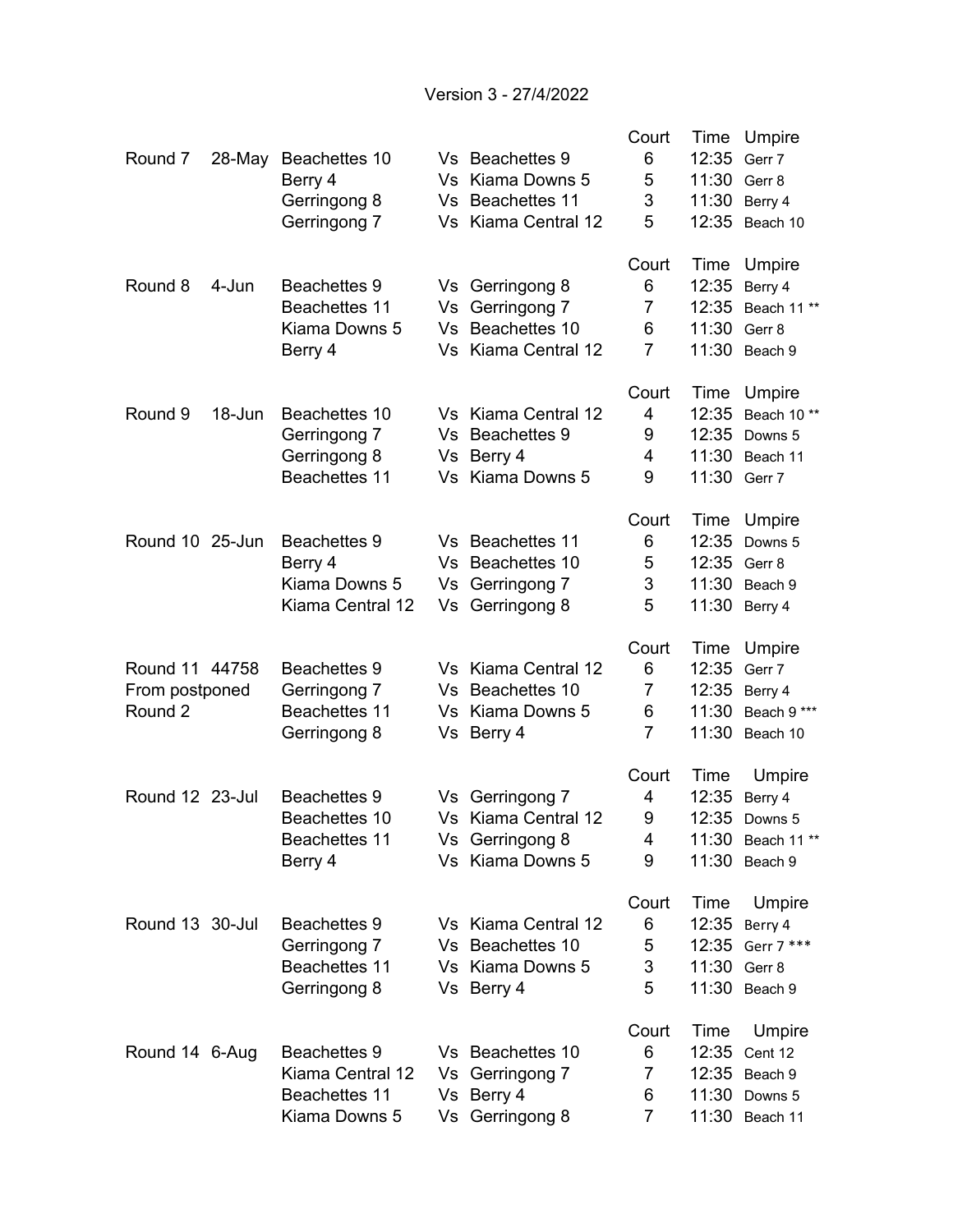## Notes: 1. Three \*\*\* following Umpire denotes teams umpiring their own game

| Umpire                |  |  |
|-----------------------|--|--|
| Cent 12               |  |  |
| Gerr 7                |  |  |
| Gerr 8 ***            |  |  |
| Beach 10              |  |  |
|                       |  |  |
|                       |  |  |
| Umpire                |  |  |
| Gerr 8                |  |  |
| Cent 12               |  |  |
| Downs 5               |  |  |
| Beach 11              |  |  |
|                       |  |  |
| Umpire                |  |  |
| Gerr 7                |  |  |
| Beach 10              |  |  |
| Gerr 8                |  |  |
| Berry 4               |  |  |
|                       |  |  |
|                       |  |  |
|                       |  |  |
| Umpire                |  |  |
| Downs 5               |  |  |
| Beach 11              |  |  |
| Beach 10 ***          |  |  |
| Cent 12               |  |  |
|                       |  |  |
| Umpire                |  |  |
| Cent 12               |  |  |
| Gerr 7                |  |  |
| Beach 9 ***           |  |  |
| Beach 11              |  |  |
|                       |  |  |
| Umpire                |  |  |
| Downs 5<br>Beach 11   |  |  |
|                       |  |  |
| Gerr 8 ***<br>Berry 4 |  |  |